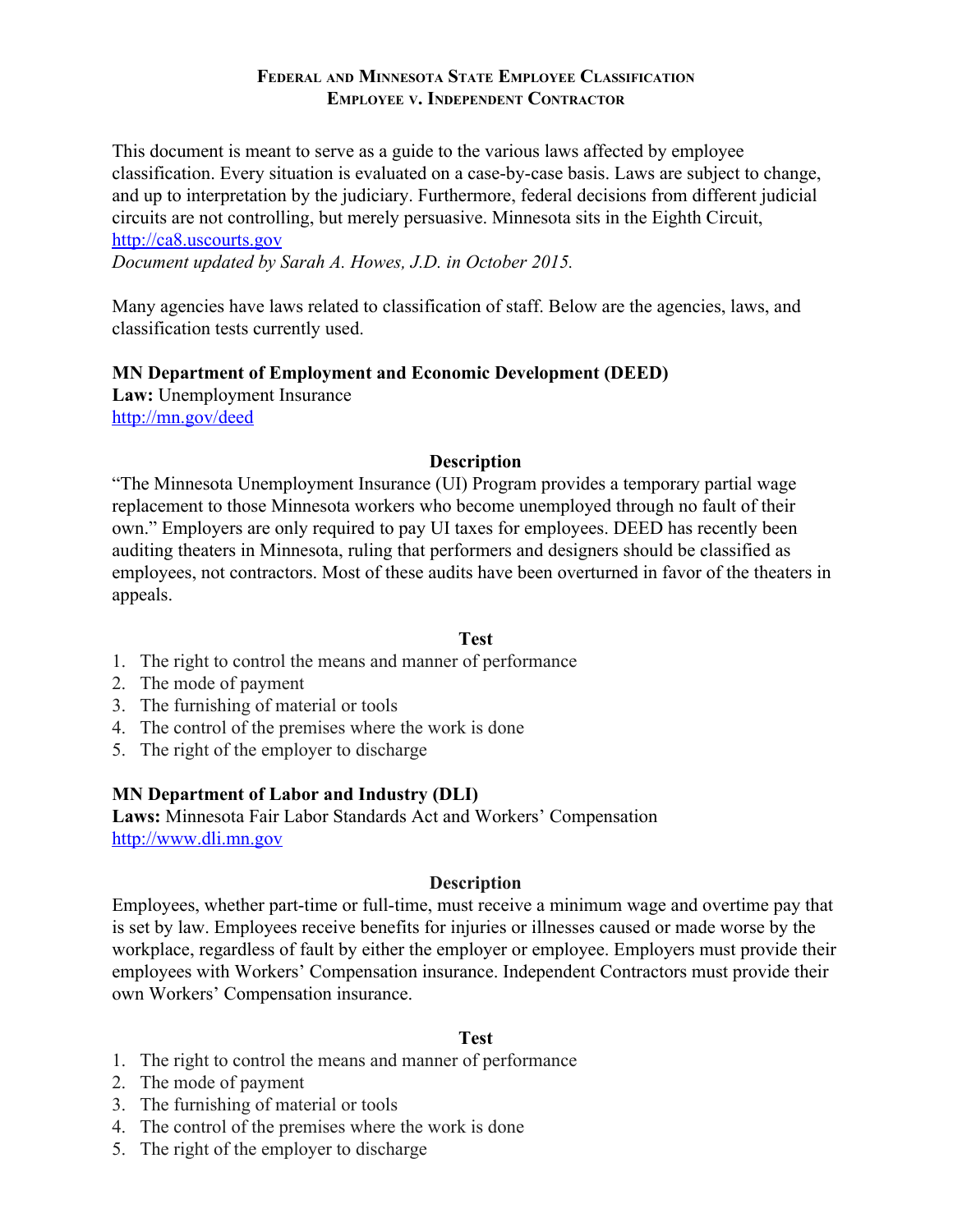#### **MN Department of Revenue (MDOR)**

Law: State Income Tax http://www.revenue.state.mn.us

## **Description**

Employers must "withhold and deposit income taxes, Social Security taxes and Medicare taxes."

#### **Test**

- 1 Behavior Control
- 2. Financial Control
- 3. Relationship of the Parties

#### **U.S. Equal Employment Opportunity Commission (EEOC)**

Law: Title VII http://www.eeoc.gov

#### **Description**

Title VII of the Civil Rights Act of 1964 protects against many offenses, including sexual harassment. It applies to both government agencies and private businesses who employ more than 15 employees. The law prohibits against unwelcome sexual advances that interfere with work performance, one's employment, or that creates a hostile work environment.

Note for contractors: Despite claims under Title VII require employee classification, EEO counselors are instructed to facilitate a resolution between a worker and a government agency. See Workbook: Independent Contractor v. Employee (2012).

#### **Test**

Common Law Agency Test:

- 1. The hiring party's right to control the manner and means by which the product is accomplished
- 2. The skill required
- 3. The source of the instrumentalities and tools
- 4. The location of the work
- 5. The duration of the relationship between the parties
- 6. Whether the hiring party has the right to assign additional projects to the hired party
- 7. The extent of the hired party's discretion over when and how long to work
- 8. The method of payment
- 9. The hired party's role in hiring and paying assistants
- 10. Whether the work is part of the regular business of the hiring party
- 11. Whether the hiring party is in business
- 12. The provision of employee benefits
- 13. The tax treatment of the hired party.

Note: No one factor will prevail alone.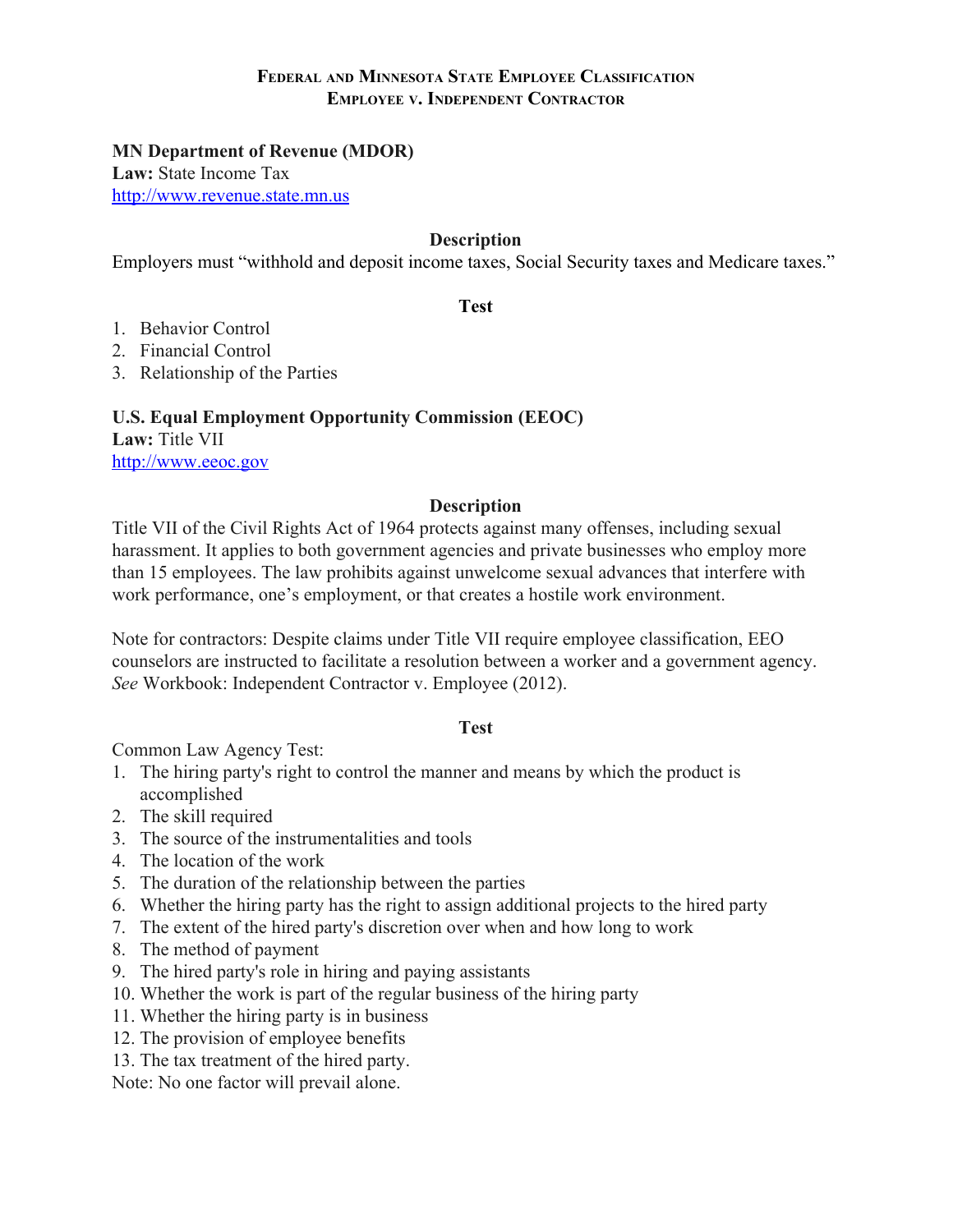## **U.S. Department of Labor (DOL)**

Laws: Federal Minimum Wage Law and Federal Family and Medical Leave Act http://www.dol.gov

#### **Description**

The Minimum Wage Law applies to government agencies, schools, and companies that engage in interstate commerce (typically \$500,000 in annual volume). Non-exempt employees must be provided a minimum wage (currently \$7.25) and be provided overtime pay.

The Family and Medical Leave Act entitles a worker to unpaid, job-protected leave for certain family and medical reasons. A worker's health insurance may not be canceled during the leave. Applies to employees whose employer employs fifty or more employees within 75 miles of the worksite.

#### **Test**

Economic Realities Factors typically include:

- 1. The extent to which the work performed is an integral part of the employer's business
- 2. The worker's opportunity for sharing or loss depending on his or her managerial skills
- 3. The extent of the relative investments of the employer and the worker
- 4. Whether the work performed requires special skills and initiative
- 5. The permanency of the relationship
- 6. The degree of control exercised or retained by the employer

Note: Some courts have considered other factors.

## **U.S. Copyright Office**

Law: U.S. Copyright Act http://www.copyright.gov

## **Description**

Under the work made for hire doctrine, the copyrighted products of an employee are owned by his or her employer. Note: certain non-employees (aka statutory employees) may also be subject to this doctrine if their work is one of the enumerated works and an agreement is signed.

## **Test**

All Agency Law Factors (above) that are applicable to the given facts are considered by a court for post-1978 works, but these are considered in most circumstances:

- 1. The hiring party's right to control the manner and means of creation
- 2. The skill prequired
- 3. The provision of employee benefits
- 4. The tax treatment of the hired party
- 5. Whether the hiring party has the right to assign additional projects to the hired party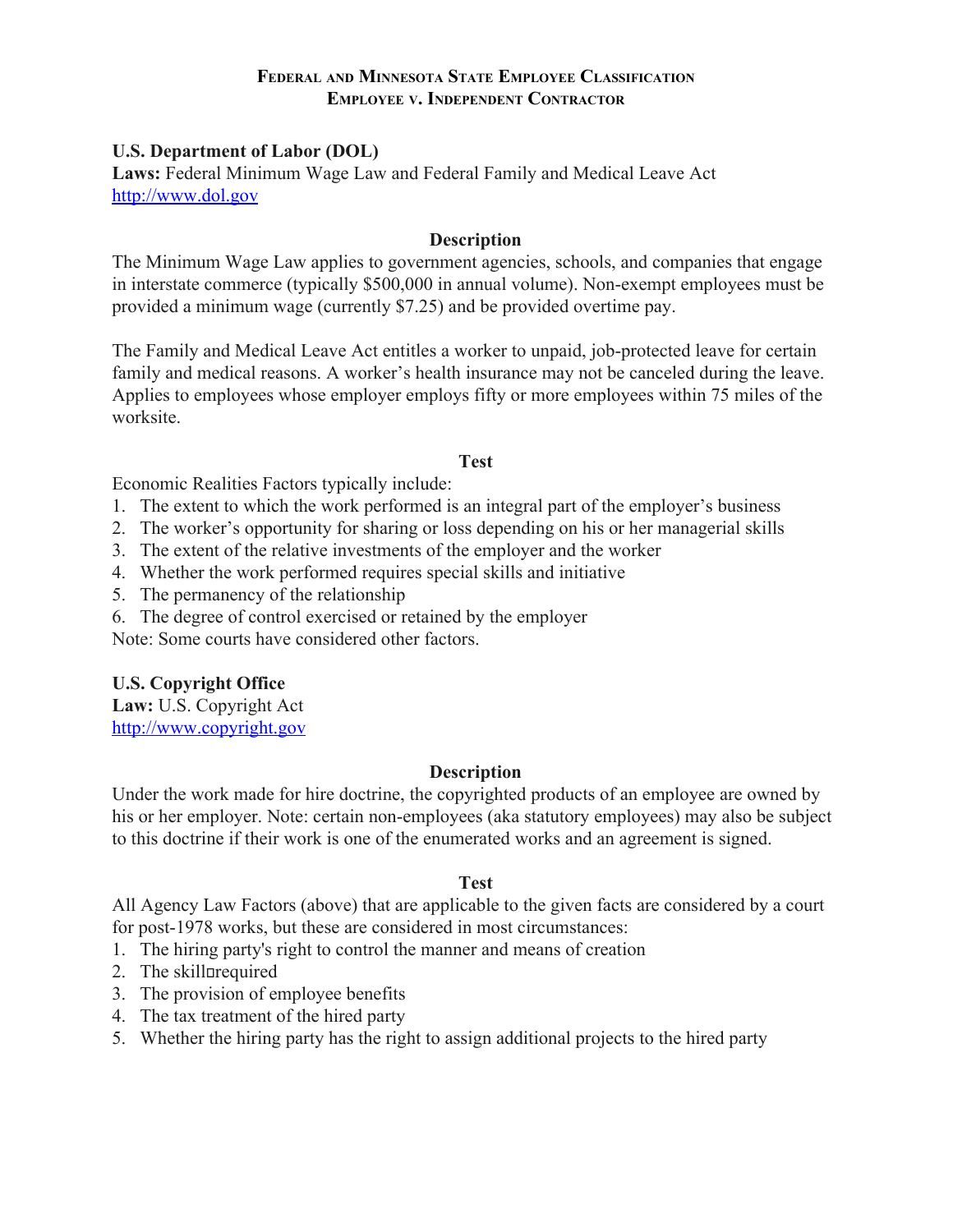**Internal Revenue Service (IRS)** 

Law: Federal Income Tax https://www.irs.gov

# **Description**

Both the federal government and your state government are allowed to tax income. Classification is used to determine whether Schedule C or employer tax withholding is required.

**Test** 

- 1. Behavior Control
- 2. Financial Control
- 3. Relationship of the Parties

## **National Labor Relations Board (NLRB)**

Law: Federal Labor Laws https://www.nlrb.gov

## **Description**

The NLRB is the government authority that regulates collective bargaining and the formation of labor unions

All workers are afforded certain collective bargaining rights, including section 7 rights to engage in concerted activity, but only employees are afforded the full protections of this law.

## **Test**

Common Law Agency

1. A servant is a person employed to perform services in the affairs of another and who with respect to the physical conduct in the performance of the services is subject to the other's control or right to control.

In determining whether one acting for another is a servant or an independent contractor, the following matters of fact, among others, are considered:

- a) the extent of control which, by the agreement, the master may exercise over the details of the work:
- b) whether or not the one employed is engaged in a distinct occupation or
- c) business;
- d) the kind of occupation, with reference to whether, in the locality, the work is usually done under the direction of the employer or by a specialist without supervision;
- e) the skill required in the particular occupation; whether the employer or the workman supplies the instrumentalities, tools, and the place of work for the person doing the work; the length of time for which the person is employed; the method of payment, whether by the time or by the job; whether or not the work is a part of the regular business of the employer; whether or not the parties believe they are creating the relation of master and servant; and whether the principal is or is not in business.

Restatement (Second) of Agency § 220 (1958).